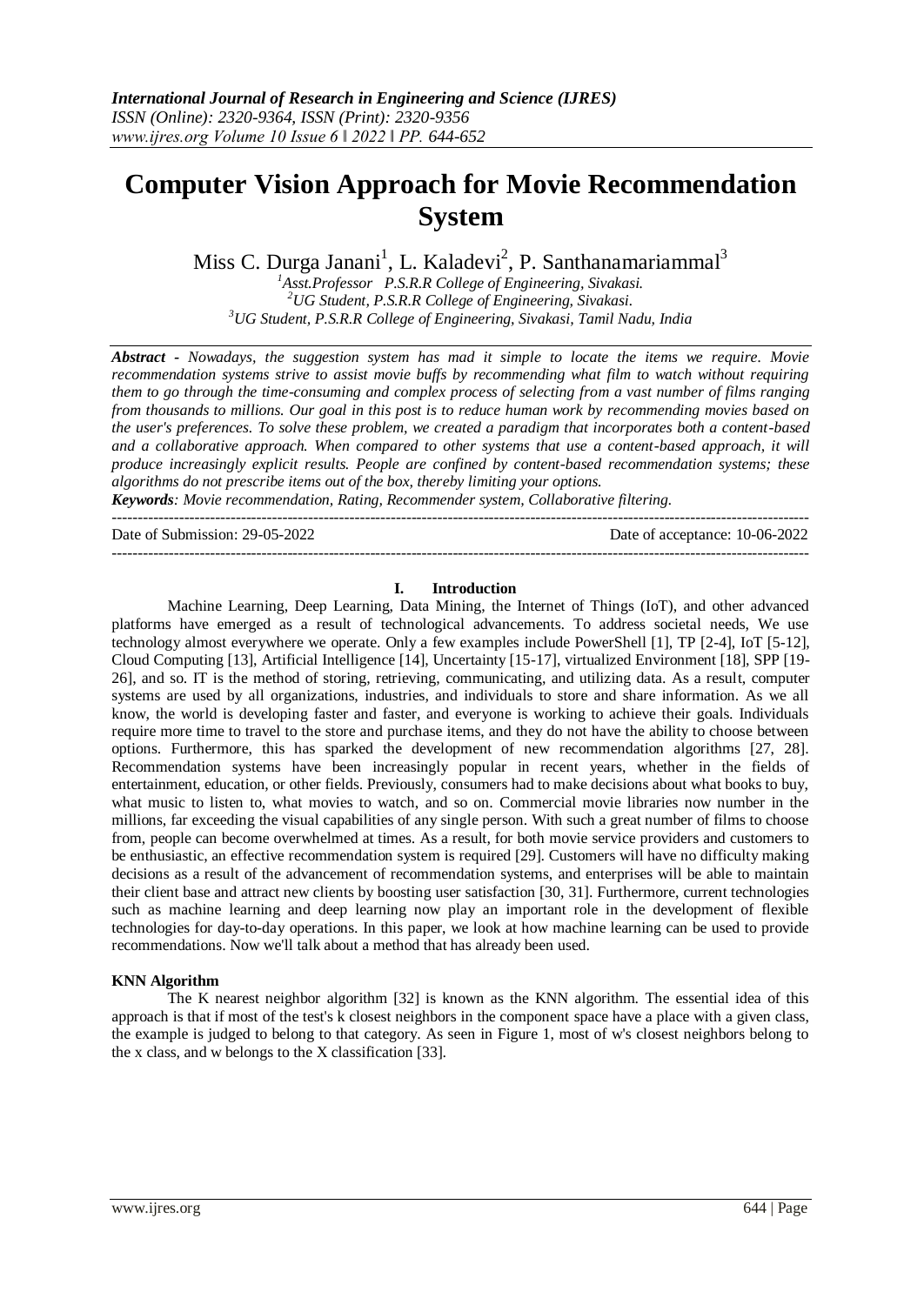

**Figure1.** K nearest algorithm[33]

### *Calculating the similarity*

This similarity value will be crucial in the collaborative filtering process [8], which will choose trustworthy individuals from a large group of users. As a result, they provide a means for increasing or decreasing the importance of a specific user or item. For the time being, we are calculating comparable items using adjusted cosine similarity, as indicated in Eq (1).

$$
AC( l,k)=\frac{\displaystyle\sum_{U\in u_{k}}\Bigl(r_{u_{1}}-\overline{r}_{u}\Bigr)\Bigl(r_{u_{k}}-\overline{r}_{u}\Bigr)}{\sqrt{\displaystyle\sum_{U\in u_{k}}\Bigl(r_{u_{1}}-\overline{r}_{u}\Bigr)^{2}\sum_{U\in u_{k}}\Bigl(r_{u_{k}}-\overline{r}_{u}\Bigr)^{2}}}.
$$

Where r denotes the user's rating of the item l, and k denotes the user's rating of the item k. The average ratings are indicated by item k, ru.

## **Choosing a residential area**

The neighbors that we will utilize as part of the prediction in this technique will also have an impact on the recommendations that will be generated. As a result, determining neighbors must be done with greater caution in order to avoid influencing the nature of suggestions generated. As a result, we'll pick the most closely connected neighbors who have the best match compared to others. As a result, this value must be chosen with greater care.

### **Predicting ratings that aren't known**

In this case, the user for whom we want to anticipate which movies he hasn't rated should be predicted using the same weights as in the previous steps.

### **II. Literature Review**

Kumar et al. [29] proposed MOVREC, a collaborative filtering-based movie recommendation system. Collaborative filtering gathers data from all users and creates recommendations based on it. Virk et al. [30] have presented a hybrid system. This system combines content-based and collaborative methods. De Campos et al. [34] compared and contrasted both classic recommendation methods. Because both of these systems have flaws, he created a hybrid system that combines Bayesian networks with collaborative techniques. Kuelewska [35] suggested clustering as a method for dealing with recommendations. The centroid-based solution and memorybased approaches for clustering were investigated. As a result, precise recommendations were generated. Movie Recommender was proposed by Chiru et al. [27]. The centroid-based solution and memory-based approaches for clustering were investigated. As a result, precise recommendations were generated. Movie Recommender is a system proposed by Chiru et al. [27] that makes recommendations based on the user's history. Sharma and Maan [36] investigated a variety of recommendation systems, including collaborative, hybrid, and contentbased suggestions. It also analyses the benefits and drawbacks of various tactics. An inductive learning algorithm was introduced by Li and Yamada [37]. A tree has been constructed to show the user recommendation. Table 1 summarizes some of the important contributions to the recommendation system.

1.As a result of its frequent appearance in numerous and widespread applications within the disciplines of many branches of science and technology, recommendation systems have achieved significant notoriety and popularity among researchers.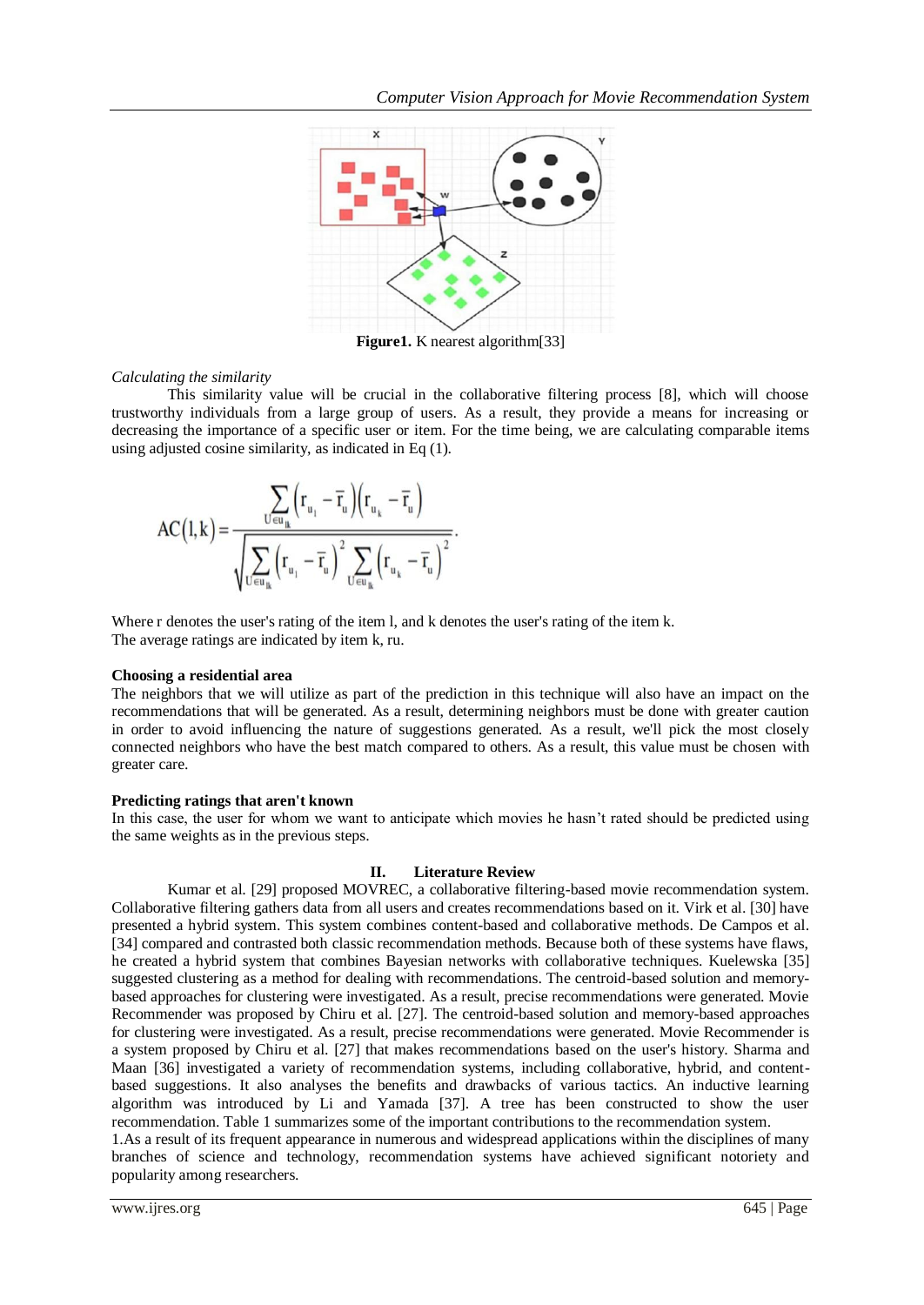2.Previous recommendation systems had flaws, such as the fact that most users do not offer ratings, resulting in a sparse rating matrix.

3.The most typical issue with content-based recommendation is over-specialization.

4.The problem of a cold start is always present in content-based recommendation systems.

5.As a result, we are motivated to develop a new societal model:

6.Makes rating required, which improves sparsity.

Using neighborhood-based collaborative strategies, the problem of over-specialization is tackled.

Table 1. Literature review of recommendation systems.

| <b>Authors</b>            | Year | Descriptions                                                                                                     |  |
|---------------------------|------|------------------------------------------------------------------------------------------------------------------|--|
|                           |      | The authors proposed a flexible multicomponent rate recommendation system to                                     |  |
| Scharf & Alley [38]       | 1993 | predict the optimum rate of fertilizer for winter wheat.                                                         |  |
| Basu et al. [39]          | 1998 | The authors proposed an approach to the recommendation that can exploit both<br>ratings and content information. |  |
| Sarwar et al. [40]        | 2001 | The authors proposed various techniques for computing item-item similarities.                                    |  |
| Bomhardt [41]             | 2004 | The author proposed an approach for a personal recommendation of news.                                           |  |
| Manikrao & Prabhakar [42] | 2005 | The authors presented the design of a dynamic web selection framework.                                           |  |
| Von Reischach et al. [43] | 2009 | The authors proposed a rating concept that allows users to generate rating criteria.                             |  |
| Choi et al. [44]          | 2012 | The authors proposed approaches for integrating various techniques for improving<br>the recommendation quality.  |  |

*Table 2* discussed the contribution of filtering techniques for different purposes.

*Table 2.* Literature review of filtering techniques.

| <b>Authors</b>          | Year | Descriptions                                                                                                                                                                                            |
|-------------------------|------|---------------------------------------------------------------------------------------------------------------------------------------------------------------------------------------------------------|
| Goldberg et al. [45]    | 1992 | The authors introduced the collaborative filtering technique.                                                                                                                                           |
| Herlocker et al. [46]   | 1997 | Authors applied filtering techniques to Usenet news.                                                                                                                                                    |
| Miyahara & Pazzani [47] | 2000 | The authors introduced an approach to calculate the similarity between a<br>user from negative ratings to positive ratings separately.<br>The author introduced a new-family of model-based algorithms. |
| Hofmann [48]            | 2004 |                                                                                                                                                                                                         |
| Dabov et al. [49]       | 2008 | The authors proposed an image restoration technique using collaborative<br>filtering.                                                                                                                   |
| Pennock et al. [50]     | 2013 | The authors proposed various approaches for filtering by personality<br>diagnosis.                                                                                                                      |

#### **III. Existing System**

The popularity of companies like Netflix, whose major goal is consumer satisfaction, is the cause for this improvement. Individuals would physically chose movies to watch from movie libraries before the recommendation system existed. They could either read the user reviews and choose a movie based on them, or they could choose a movie at random. This approach isn't viable because there are so many people who have a strong affinity for movies. As a result, throughout the last decade, various recommendation systems have been developed. Different methodologies are used in these systems, such as a collaborative approach [52], a contentbased approach [53], a hybrid approach [54], and so on. The algorithm makes recommendations based on the behavior and history of distinct clients, as well as their evaluations.

### **Existing Models are discussed.**

#### **Recommendation matrix decomposition**

Matrix decomposition is used in this procedure. It's a good algorithm since, in most cases, when it comes to matrix decomposition, we don't pay attention to the elements that will be in the columns and rows of subsequent matrices [58]. However, we can utilize this engine to build vectors based on known scores and use them to predict unknown evaluations, as shown in Table

**1.** Matrix decomposition of users and items.

| User/Item |  |  |
|-----------|--|--|
| Jose      |  |  |
| Ron       |  |  |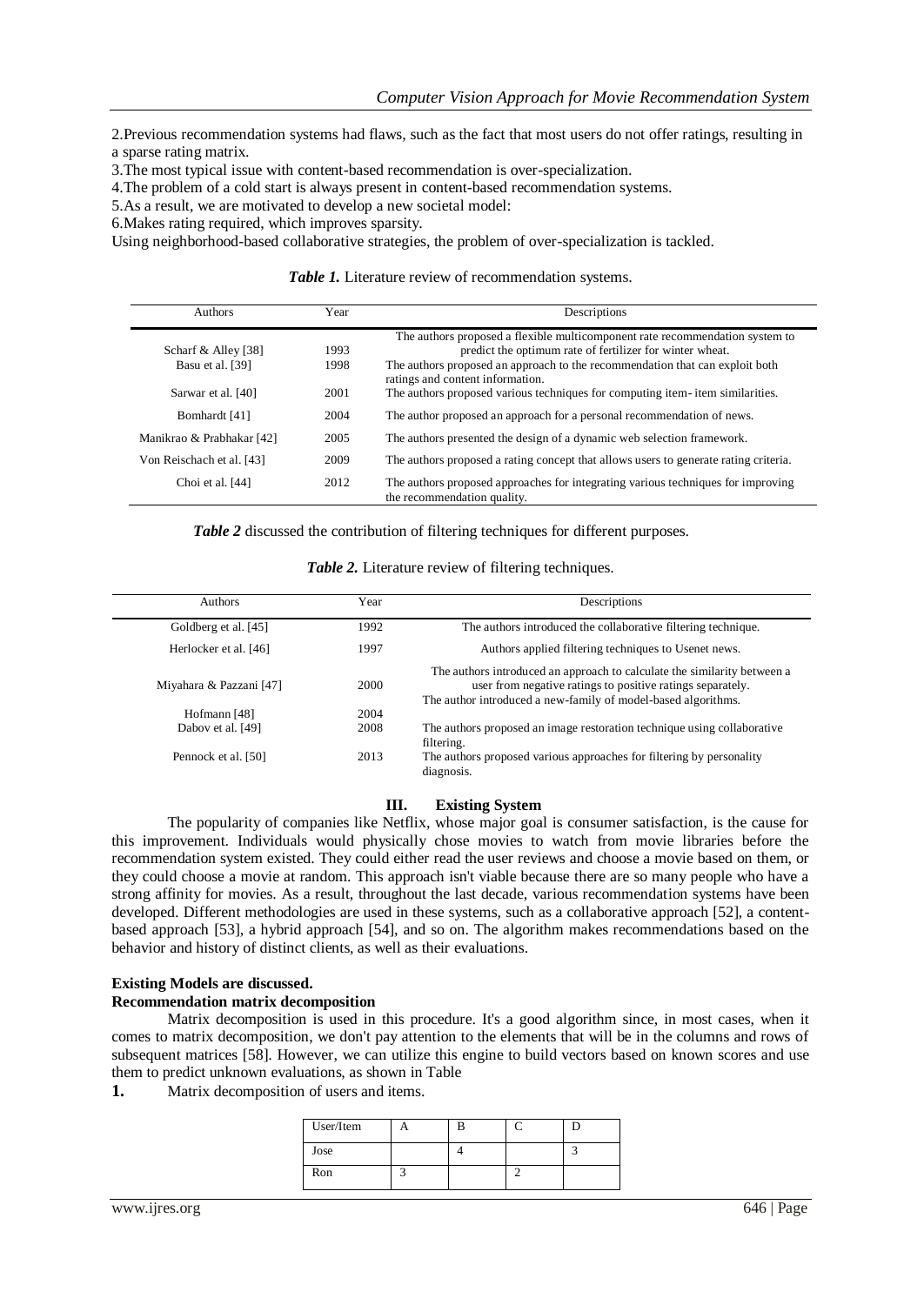| Harry |        | 5                   |     | $\overline{c}$ |
|-------|--------|---------------------|-----|----------------|
| John  |        |                     | 4   |                |
|       |        | (a). Movies rating  |     |                |
| User  | Rating |                     |     |                |
| Jose  | 1.4    |                     | 0.9 |                |
| Ron   | 1.2    |                     |     |                |
| Harry | 1.5    |                     | 0.9 |                |
| John  | 1.2    |                     | 0.8 |                |
|       |        | Avg. rating of user |     |                |

It's an excellent opportunity to use unsupervised techniques to solve the problem. Assume we're developing a large-scale recommendation system. The first concept that came to mind was clustering [59].

However, clustering is inefficient on its own, because what we actually do is recognize user groups and offer the identical items to every user in that group [60]. When we have adequate data, it's best to use clustering as the first step in collaborative filtering algorithms [62] to narrow down the selection of significant neighbors [61]. It can also help sophisticated recommendation systems function better.

## **Research Project Description**

Before implementing the K-mean technique, we use a pre channel in the suggested model.

- $\bullet$   $\Box$  Genre\s
- $\bullet$  $\Box$  Rating

Distinct loads are associated with different features [66]. In our analysis, we discovered that the most appropriate suggestions that may be presented should be based on the reviews provided for the movies by existing consumers, who currently place a higher value on the rating characteristic than other properties. To receive the recommendation, the user must rate at least six films. If he is a new user who has not yet rated any films, he is required to look for a random film or one that piques his curiosity.

## **Problem Statement**

Users can choose from a variety of movies recommended by this recommendation system. Because this system is built on a collaborative approach [67], it will produce increasingly explicit results as opposed to systems based on a content-based approach. People are bound by content-based recommendation systems, and these tools do not prescribe things out of the box. These methods are based on individual user ratings, which limits your options for further exploration. While our collaborative system computes the link between different clients and, based on their evaluations, recommends movies to others with similar likes, allowing users to explore more [68]. It is a web application that allows users to rate movies and then recommends suitable films based on the ratings of others.

### **Solution Methodologies**

| Genre/Users | <b>EDM</b> | Pop | Reggae | Trance |
|-------------|------------|-----|--------|--------|
|             |            |     |        |        |
| В           |            | 3   |        |        |
| C           |            |     |        |        |
|             |            |     |        |        |
|             | _______    |     |        |        |

*Table 5.* Ratings based on collaborative

This section covers a list of phases as well as the suggested system's methodology. Table 4 summarizes how the system will work and the events that will occur. And, as illustrated in Figure 2, with the aid of a flowchart Collaborative filtering works by grouping persons with similar likes together. Users A and B are considered users with similar likes and dislikes in Table 5 because they gave 'Reggae' similar scores. Because A gave a 4 to 'Trance,' the algorithm will propose 'Trance' to B the next time B asks for a recommendation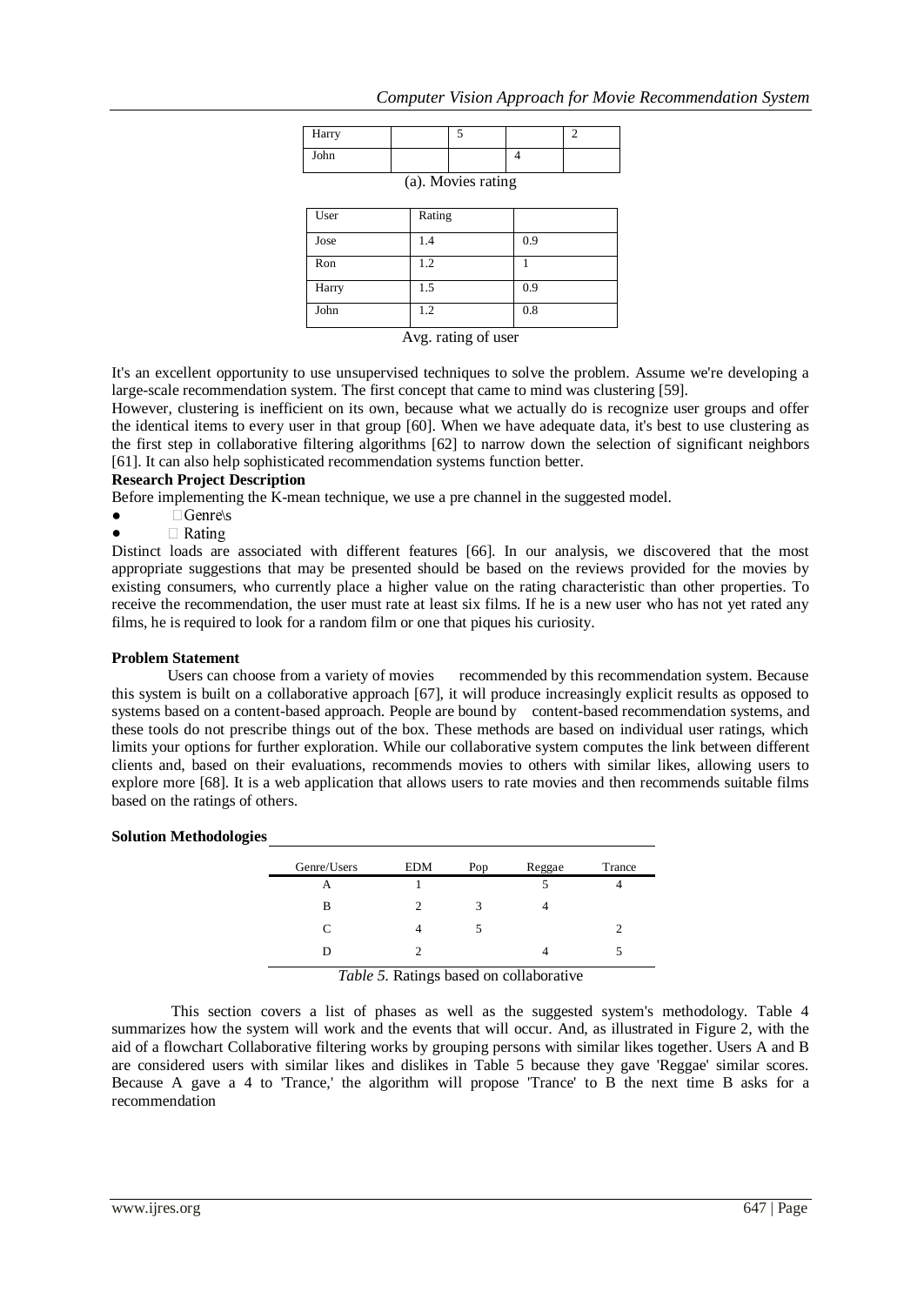|       | <b>Steps</b> | Descriptions                                                                                                                                                                                                                     |
|-------|--------------|----------------------------------------------------------------------------------------------------------------------------------------------------------------------------------------------------------------------------------|
| Step1 |              | First, a new user is provided with a screen that contains<br>a search bar that allows him to search for a particular movie.                                                                                                      |
|       |              | If the user is an existing one, he will be provided a different<br>screen.                                                                                                                                                       |
| Step2 |              | In this step, the user's local data, which is the movies he<br>has previously watched and the ratings provided by him will                                                                                                       |
|       |              | be stored in a separate database.                                                                                                                                                                                                |
| Step3 |              | In this step, the user's local data, which is the movies he<br>has previously watched and the ratings provided by him will<br>be stored in a separate database.                                                                  |
| Step4 |              | In this step, all the information about movies such as genre,<br>abstract, the title will be stored in a "Movie data" database<br>and all the other users' global ratings will be stored in a<br>database called "User ratings". |
|       |              | Table 5. Proposed methodology.                                                                                                                                                                                                   |

## **Flowchart of the proposed system**



*Figure 2.* The architecture of movie recommendation system.

#### **IV. Implementation and Result Discuss**

When the user clicks the "Generate Recommendation" button, a list of movies based on his prior ratings will appear. If he is a new user who has not yet rated any films, he is expected to use the "search" box to find a random film or one that piques his interest and rate at least six films. Only then, as seen in Figure 3, will the "Generate Recommendation" button become active.



**Figure 3.** Home page

Because the user is new and has not yet reviewed any films, he enters the word "Harry" into the search box, and all films that contain the term "Harry" will appear on the screen, as shown in Figures 4 and 5.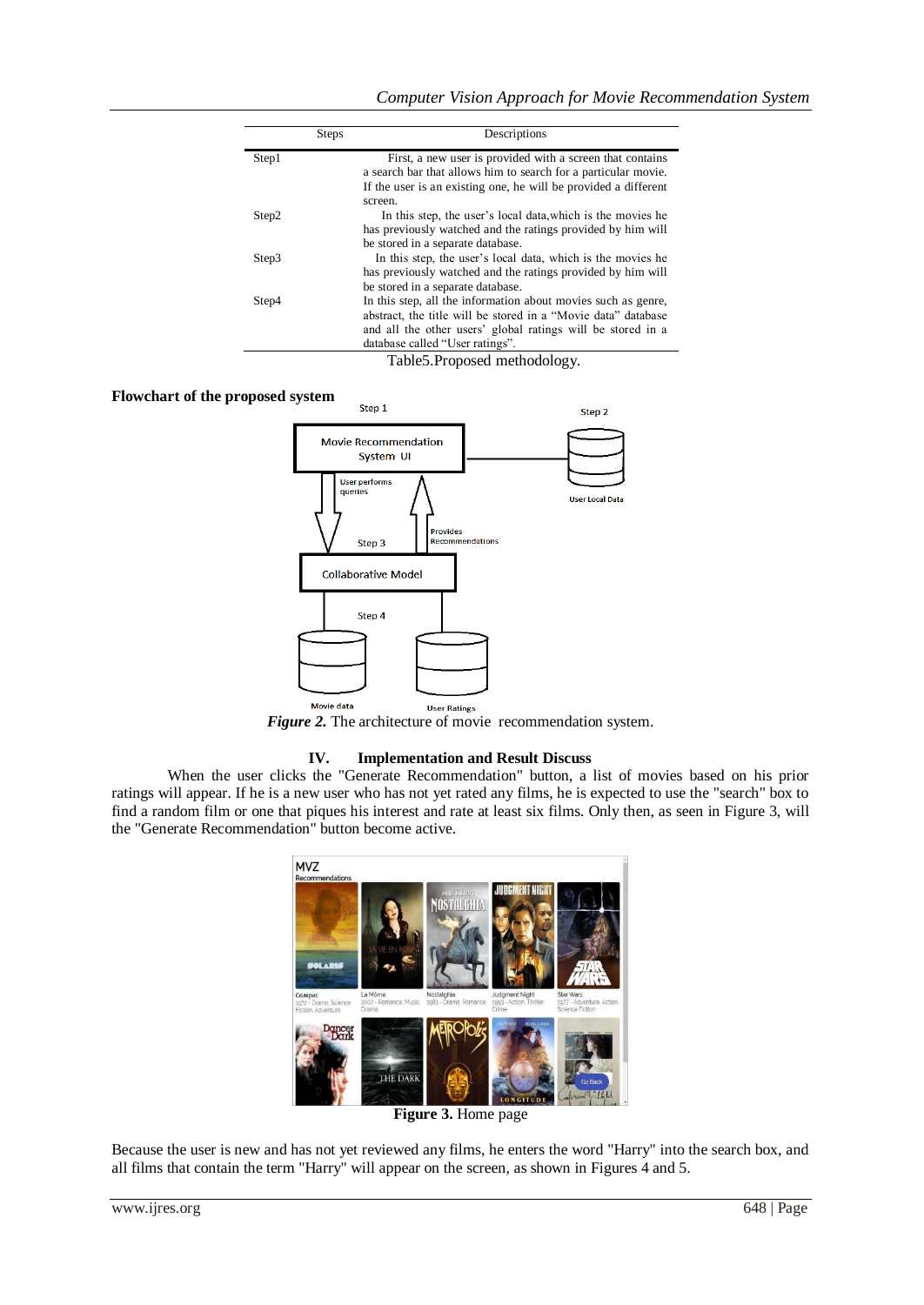

*Figure 4.* Search.

The user then assigns ratings to these films based on his preferences, as seen in Figure 6. In order to receive suggestions, the user must rate at least six films. The 'Generate Recommendations' button will be enabled once he has rated six or more movies; until then, it will stay disabled.

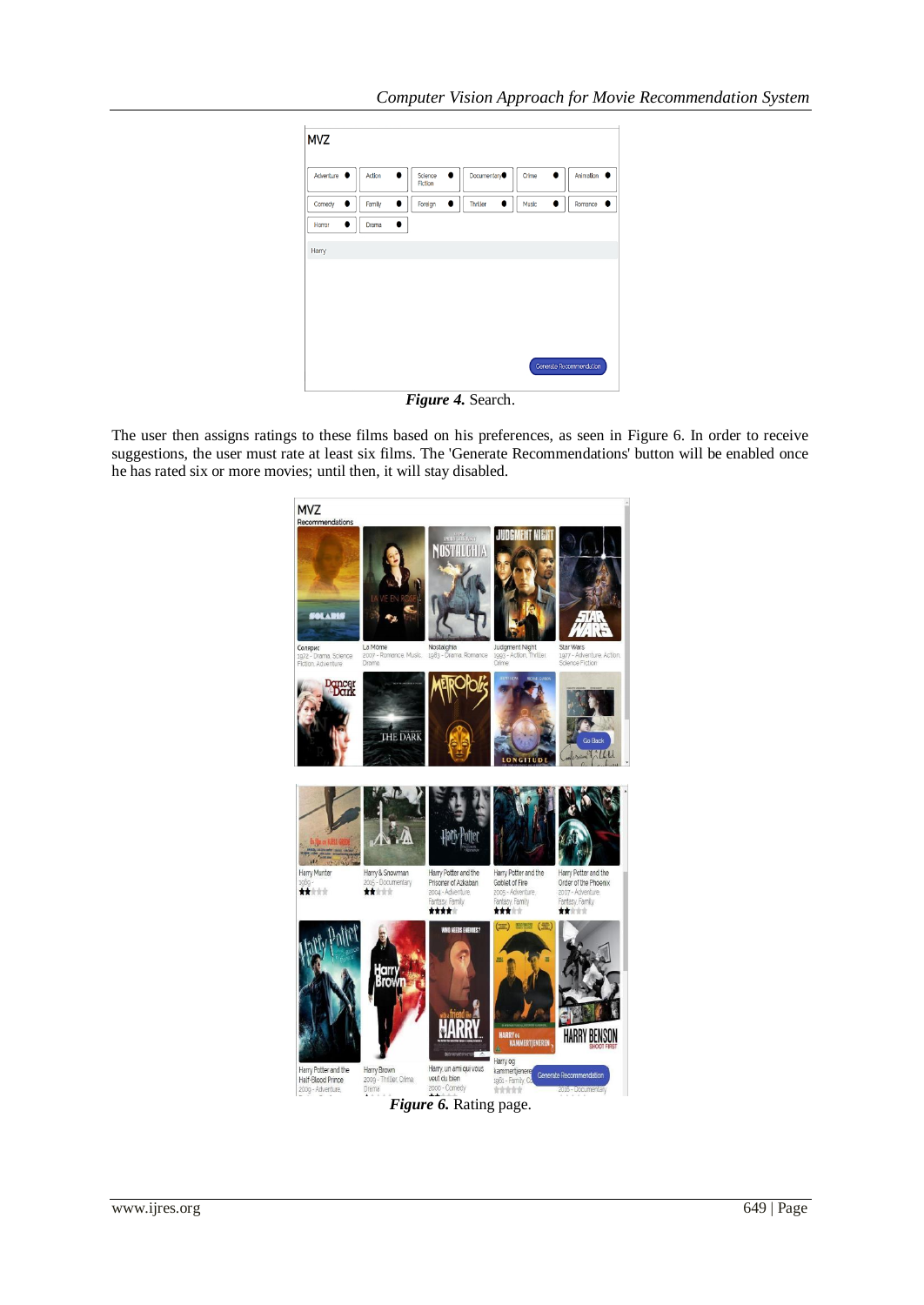#### **V. Conclusion**

 Users can choose from a variety of movies recommended by this recommendation system. Because this system is built on a collaborative approach, it will produce increasingly explicit results as opposed to systems based on a content-based approach. People are bound by content-based recommendation systems, and these tools do not prescribe things out of the box. These methods are based on individual user ratings, which limit your options for further exploration. While our technology, which is built on a collaborative approach, computes the relationship between different clients and, based on their evaluations, recommends movies to others with similar likes, allowing users to explore more. It is a web application that allows users to rate movies and then recommends suitable films based on the ratings of others.

#### **References**

- [1]. Mohapatra, H., Panda, S., Rath, A., Edalatpanah, S., & Kumar, R. (2020). A tutorial on powershell pipeline and its loopholes. *International journal of emerging trends in engineering research*, *8*(4), 975-982.
- [2]. Kumar, R., Edalatpanah, S. A., Jha, S., & Singh, R. (2019). A Pythagorean fuzzy approach to the transportation problem. *Complex & intelligent systems*, *5*(2), 255-263.
- [3]. Smarandache, F., & Broumi, S. (Eds.). (2019). *Neutrosophic graph theory and algorithms*.Engineering Science Reference.
- [4]. Kumar, R., Edalatpanah, S. A., Jha, S., & Singh, R. (2019). A Pythagorean fuzzy approach to the transportation problem. *Complex & intelligent systems*, *5*(2), 255-263.
- [5]. Mohapatra, H. (2009). *HCR using neural network* (Doctoral dissertation, Biju Patnaik University of Technology). Retrieved from https:/[/www.academia.edu/39142624/HCR\\_USING\\_NEURAL\\_NETWORK](http://www.academia.edu/39142624/HCR_USING_NEURAL_NETWORK)
- [6]. Mohapatra, H., & Rath, A. K. (2019). Detection and avoidance of water loss through municipality taps in India by using smart taps and ICT. *IET wireless sensor systems*, *9*(6), 447-457.
- [7]. Mohapatra, H., & Rath, A. K. (2019).Fault tolerance in WSN through PE-LEACH protocol. *IET wireless sensor systems*, *9*(6), 358- 365.
- [8]. Mohapatra, H., Debnath, S., & Rath, A. K. (2019). *Energy management in wireless sensor network through EB-LEACH* (No. 1192). Easy Chair.
- [9]. Nirgude, V., Mahapatra, H., & Shivarkar, S. (2017). Face recognition system using principal component analysis & linear discriminant analysis method simultaneously with 3d morphable model and neural network BPNN method. *Global journal of advanced engineering technologies and sciences*, *4*(1), 1-6.
- [10]. Panda, M., Pradhan, P., Mohapatra, H., & Barpanda, N. K. (2019). Fault tolerant routing in Heterogeneous environment. *[International journal of scientific & technology research,](https://www.researchgate.net/journal/2277-8616_International_Journal_of_Scientific_Technology_Research) 8*(8)*,* 1009- 1013.
- [11]. Mohapatra, H., Rath, A. K. (2020). Fault-tolerant mechanism for wireless sensor network. *IET Wireless sensor systems*, *10*(1), 23- 30.
- [12]. Swain, D., Ramkrishna, G., Mahapatra, H., Patr, P., & Dhandrao, P. M. (2013). A novel sorting technique to sort elements in ascending order. *International journal of engineering and advanced technology*, *3*(1), 212-126.
- [13]. Xu, X. (2012). From cloud computing to cloud manufacturing. *Robotics and computer-integrated manufacturing*, *28*(1), 75-86. [14]. Haenlein, M., & Kaplan, A. (2019). A brief history of artificial intelligence: on the past, present, and future of artificial intelligence.
- *California management review*, *61*(4), 5-14. [15]. Gayen, S., Smarandache, F., Jha, S., & Kumar, R. (2020). Interval-valued neutrosophic subgroup based on interval-valued triple T-
- Norm. In *Neutrosophic sets in decision analysis and operations research* (pp. 215-243). IGI Global. [16]. Gayen, S., Smarandache, F., Jha, S., Singh, M. K., Broumi, S., & Kumar, R. (2020). Introduction to plithogenic subgroup. In
- *Neutrosophic graph theory and algorithms* (pp. 213-259). IGI Global.
- [17]. Gayen, S., Jha, S., Singh, M., & Kumar, R. (2019). On a generalized notion of anti-fuzzy subgroup and some characterizations. *International journal of engineering and advanced technology*.
- [18]. Zheng, H., Liu, D., Wang, J., & Liang, J. (2019). A QoE-perceived screen updates transmission scheme in desktop virtualization environment. *Multimedia tools and applications*, *78*(12), 16755-16781.
- [19]. Broumi, S., Dey, A., Talea, M., Bakali, A., Smarandache, F., Nagarajan, D., & Kumar, R. (2019). Shortest path problem using Bellman algorithm under neutrosophic environment. *Complex & intelligent systems*, *5*(4), 409-416.
- [20]. Kumar, R., Edalatpanah, S. A., Jha, S., Broumi, S., Singh, R., & Dey, A. (2019). A multi objective programming approach to solve integer valued neutrosophic shortest path problems. *Neutrosophic sets and systems*, *24*, 134-149.
- [21]. Kumar, R., Dey, A., Broumi, S., & Smarandache, F. (2020). A study of neutrosophic shortest path problem. In *Neutrosophic graph theory and algorithms* (pp. 148-179). IGI Global.
- [22]. Kumar, R., Edalatpanah, S. A., Jha, S., & Singh, R. (2019). *A novel approach to solve gaussian valued neutrosophic shortest path problems*. Infinite Study.
- [23]. Kumar, R., Edalatpanah, S. A., Jha, S., Gayen, S., & Singh, R. (2019). Shortest path problems using fuzzy weighted arc length. *International journal of innovative technology and exploring engineering*, *8*, 724-731.
- [24]. Kumar, R., Edaltpanah, S. A., Jha, S., & Broumi, S. (2018). Neutrosophic shortest path problem. *Neutrosophic sets and systems*, *23*(1), 2.
- [25]. Kumar, R., Jha, S., & Singh, R. (2020). A different approach for solving the shortest path problem under mixed fuzzy environment. *International journal of fuzzy system applications (IJFSA)*, *9*(2), 132- 161.
- [26]. Kumar, R., Jha, S., & Singh, R. (2017). Shortest path problem in network with type-2 triangular fuzzy arc length. *Journal of applied research on industrial engineering*, *4*(1), 1-7.
- [27]. Chiru, C. G., Preda, C., Dinu, V. N., & Macri, M. (2015, September). Movie recommender system using the user's psychological profile. *2015 IEEE international conference on intelligent computer communication and processing (ICCP)* (pp. 93-99). IEEE.
- [28]. Hande, R., Gutti, A., Shah, K., Gandhi, J., & Kamtikar, V. (2016). MOVIEMENDER-A movie recommender system. *International journal of engineering sciences & research technology (IJESRT)*, *5*(11), 686.
- [29]. Kumar, M., Yadav, D. K., Singh, A., & Gupta, V. K. (2015). A movie recommender system: Movrec. *[International journal of](https://www.researchgate.net/journal/0975-8887_International_Journal_of_Computer_Applications)  [computer applications, 1](https://www.researchgate.net/journal/0975-8887_International_Journal_of_Computer_Applications)24*(3), 7-11.
- [30]. Virk, H. K., Singh, E. M., & Singh, A. (2015). Analysis and design of hybrid online movie recommender system. *International journal of innovations in engineering and technology (IJIET),* 5(2), 159-163.
- [31]. Mirizzi, R., Di Noia, T., Ragone, A., Ostuni, V. C., & Di Sciascio, E. (2012, January). Movie Recommendation with DBpedia. *Proceedings of the third Italian information retrieval workshop, IIR* (pp. 101-112). https://dblp.org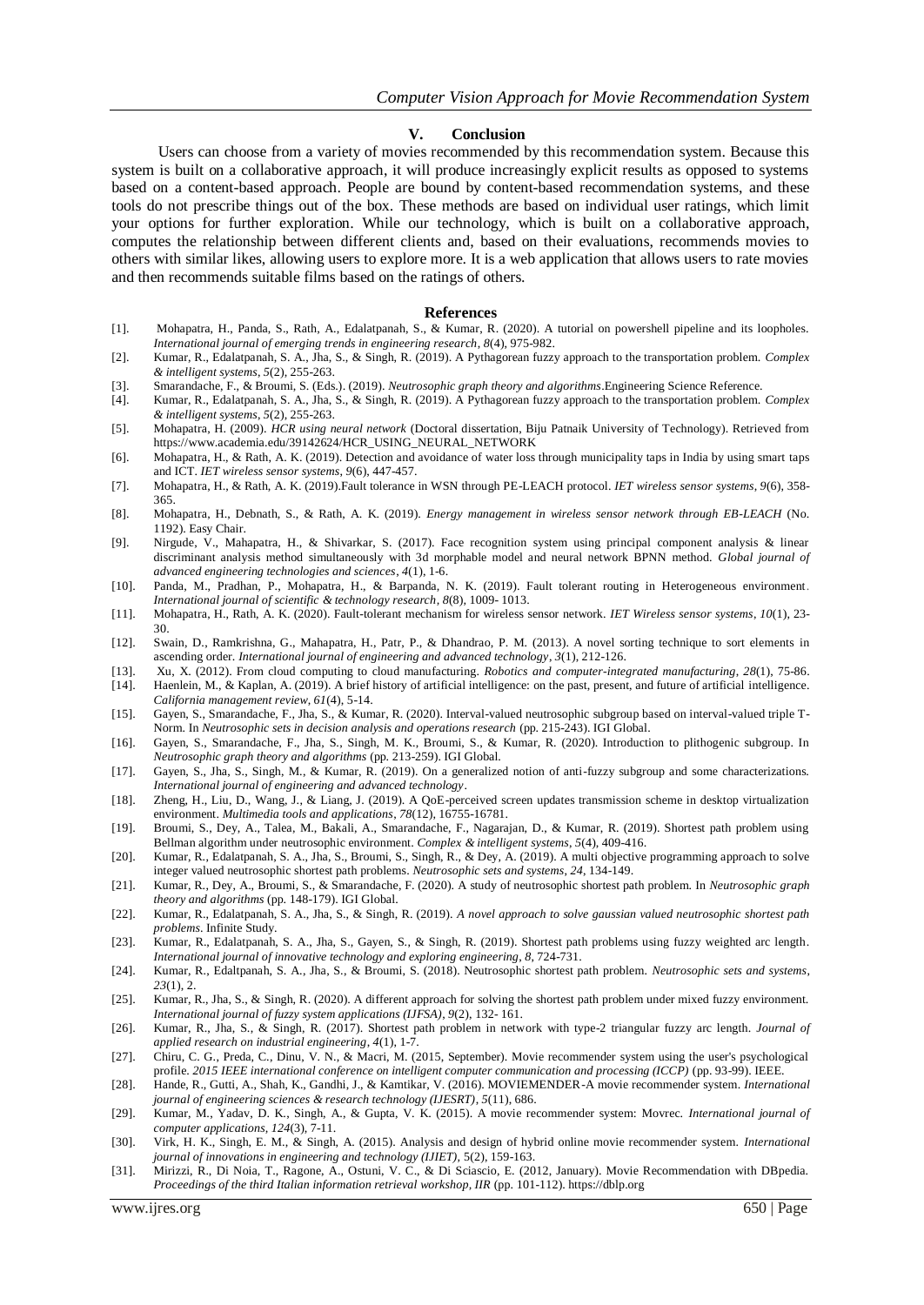- [32]. Cui, B. B. (2017). Design and implementation of movie recommendation system based on Knn collaborative filtering algorithm. ITM web of conferences (Vol. 12, p. 04008). EDP Sciences.
- [33]. Oyelade, O. J., Oladipupo, O. O., & Obagbuwa, I. C. (2010). Application of k means clustering algorithm for prediction of students' academic performance[. International journal of computer science](https://www.researchgate.net/journal/1947-5500_International_Journal_of_Computer_Science_and_Information_Security) [and information security, 7](https://www.researchgate.net/journal/1947-5500_International_Journal_of_Computer_Science_and_Information_Security)(1), 292-295.
- [34]. De Campos, L. M., Fernández-Luna, J. M., Huete, J. F., & Rueda-Morales, M. A. (2010). Combining content-based and collaborative recommendations: a hybrid approach based on Bayesian networks. International journal of approximate reasoning, 51(7), 785-799.
- [35]. Kuzelewska, U. (2014). Clustering algorithms in hybrid recommender system on movielens data. Studies in logic, grammar and rhetoric, 37(1), 125-139.
- [36]. Sharma, M., & Mann, S. (2013). A survey of recommender systems: approaches and limitations. International journal of innovations in engineering and technology, 2(2), 8-14.
- [37]. Li, P., & Yamada, S. (2004, December). A movie recommender system based on inductive learning. IEEE conference on cybernetics and intelligent systems (pp. 318-323). Singapore, Singapore: IEEE.
- [38]. Scharf, P. C., & Alley, M. M. (1993). Spring nitrogen on winter wheat: II. A flexible multicomponent rate recommendation system. Agronomy journal, 85(6), 1186-1192.
- [39]. Basu, C., Hirsh, H., & Cohen, W. (1998). Recommendation as classification: Using social and content- based information in recommendation. Paper presented at the AAAI/IAAI, Menlo Park. Retrieved from https:/[/www.aaai.org/Papers/Workshops/1998/WS-98-08/WS98-08-002.pdf](http://www.aaai.org/Papers/Workshops/1998/WS-98-08/WS98-08-002.pdf)
- [40]. Sarwar, B., Karypis, G., Konstan, J., & Riedl, J. (2001, April). Item-based collaborative filtering recommendation algorithms. Proceedings of the 10th international conference on World Wide Web (pp. 285-295).
- [41]. De Campos, L. M., Fernández-Luna, J. M., Huete, J. F., & Rueda-Morales, M. A. (2010). Combining content-based and collaborative recommendations: a hybrid approach based on Bayesian networks. International journal of approximate reasoning, 51(7), 785-799.
- [42]. Kuzelewska, U. (2014). Clustering algorithms in hybrid recommender system on movielens data. Studies in logic, grammar and rhetoric, 37(1), 125-139.
- [43]. Sharma, M., & Mann, S. (2013). A survey of recommender systems: approaches and limitations. International journal of innovations in engineering and technology, 2(2), 8-14.
- [44]. Li, P., & Yamada, S. (2004, December). A movie recommender system based on inductive learning. IEEE conference on cybernetics and intelligent systems (pp. 318-323). Singapore, Singapore: IEEE.
- [45]. Scharf, P. C., & Alley, M. M. (1993). Spring nitrogen on winter wheat: II. A flexible multicomponent rate recommendation system. Agronomy journal, 85(6), 1186-1192.
- [46]. Basu, C., Hirsh, H., & Cohen, W. (1998). Recommendation as classification: Using social and content- based information in recommendation. Paper presented at the AAAI/IAAI, Menlo Park. Retrieved from https:/[/www.aaai.org/Papers/Workshops/1998/WS-98-08/WS98-08-002.pdf](http://www.aaai.org/Papers/Workshops/1998/WS-98-08/WS98-08-002.pdf)
- [47]. Sarwar, B., Karypis, G., Konstan, J., & Riedl, J. (2001, April). Item-based collaborative filtering recommendation algorithms. Proceedings of the 10th international conference on World Wide Web (pp. 285-295). Hong Kong: Association for Computing Machinery.
- [48]. Bomhardt, C. (2004, September). Newsrec, a svm-driven personal recommendation system for news websites. IEEE/WIC/ACM international conference on web intelligence (WI'04) (pp. 545-548). IEEE.
- [49]. Manikrao, U. S., & Prabhakar, T. V. (2005, August). Dynamic selection of web services with recommendation system. International conference on next generation web services practices (NWESP'05). DOI: 10.1109/NWESP.2005.32
- [50]. Von Reischach, F., Guinard, D., Michahelles, F., & Fleisch, E. (2009, March). A mobile product recommendation system interacting with tagged products. 2009 IEEE international conference on pervasive computing and communications (pp. 1-6). IEEE.
- [51]. Choi, K., Yoo, D., Kim, G., & Suh, Y. (2012). A hybrid online-product recommendation system: combining implicit rating-based collaborative filtering and sequential pattern analysis. Electronic commerce research and applications, 11(4), 309-317.
- [52]. Goldberg, D., Nichols, D., Oki, B. M., & Terry, D. (1992). Using collaborative filtering to weave an information tapestry. Communications of the ACM, 35(12), 61-70.
- [53]. Herlocker, J. L., Konstan, J. A., Terveen, L. G., & Riedl, J. T. (2004). Evaluating collaborative filtering recommender systems. ACM transactions on information systems (TOIS), 22(1), 5-53.
- [54]. Miyahara, K., & Pazzani, M. J. (2000, August). Collaborative filtering with the simple Bayesian classifier. Pacific rim international conference on artificial intelligence (pp. 679-689). Berlin, Heidelberg: Springer.
- [55]. Hofmann, T. (2004). Latent semantic models for collaborative filtering. ACM transactions on information systems (TOIS), 22(1), 89-115.
- [56]. Dabov, K., Foi, A., Katkovnik, V., & Egiazarian, K. (2008, March). Image restoration by sparse 3D transform-domain collaborative filtering. Image processing: algorithms and systems VI (Vol. 6812, p. 681207)[. https://www.spiedigitallibrary.org](https://www.spiedigitallibrary.org/)
- [57]. Pennock, D. M., Horvitz, E. J., Lawrence, S., & Giles, C. L. (2013). Collaborative filtering by personality diagnosis: A hybrid memory-and model-based approach. Proceedings of the sixteenth conference on uncertainty in artificial intelligence (UAI2000). [https://arxiv.org](https://arxiv.org/)
- [58]. Liu, H., Hu, Z., Mian, A., Tian, H., & Zhu, X. (2014). A new user similarity model to improve the accuracy of collaborative filtering. Knowledge-based systems, 56, 156-166.
- [59]. Dakhel, G. M., & Mahdavi, M. (2011, December). A new collaborative filtering algorithm using K- means clustering and neighbors' voting. 2011 11th International conference on hybrid intelligent systems (HIS) (pp. 179-184). IEEE.
- [60]. Chen, H. W., Wu, Y. L., Hor, M. K., & Tang, C. Y. (2017, July). Fully content-based movie recommender system with feature extraction using neural network. 2017 International conference on machine learning and cybernetics (ICMLC) (Vol. 2, pp. 504- 509). IEEE.
- [61]. Çano, E., & Morisio, M. (2017). Hybrid recommender systems: a systematic literature review. Intelligent data analysis, 21(6), 1487-1524.
- [62]. Bell, R. M., & Koren, Y. (2007, October). Scalable collaborative filtering with jointly derived neighborhood interpolation weights. Seventh IEEE international conference on data mining (ICDM 2007) (pp. 43-52). IEEE.
- [63]. Manikandan, S., Caroline, A. L., Kanniamma, D. (2018). The study on clustering analysis on data mining. International journal of data mining techniques and applications, 7(1), 46-49.
- [64]. Guha, S., Meyerson, A., Mishra, N., Motwani, R., & O'Callaghan, L. (2003). Clustering data streams: Theory and practice. IEEE transactions on knowledge and data engineering, 15(3), 515-528.
- [65]. Deshpande, M., & Karypis, G. (2004). Item-based top-n recommendation algorithms. ACM transactions on information systems